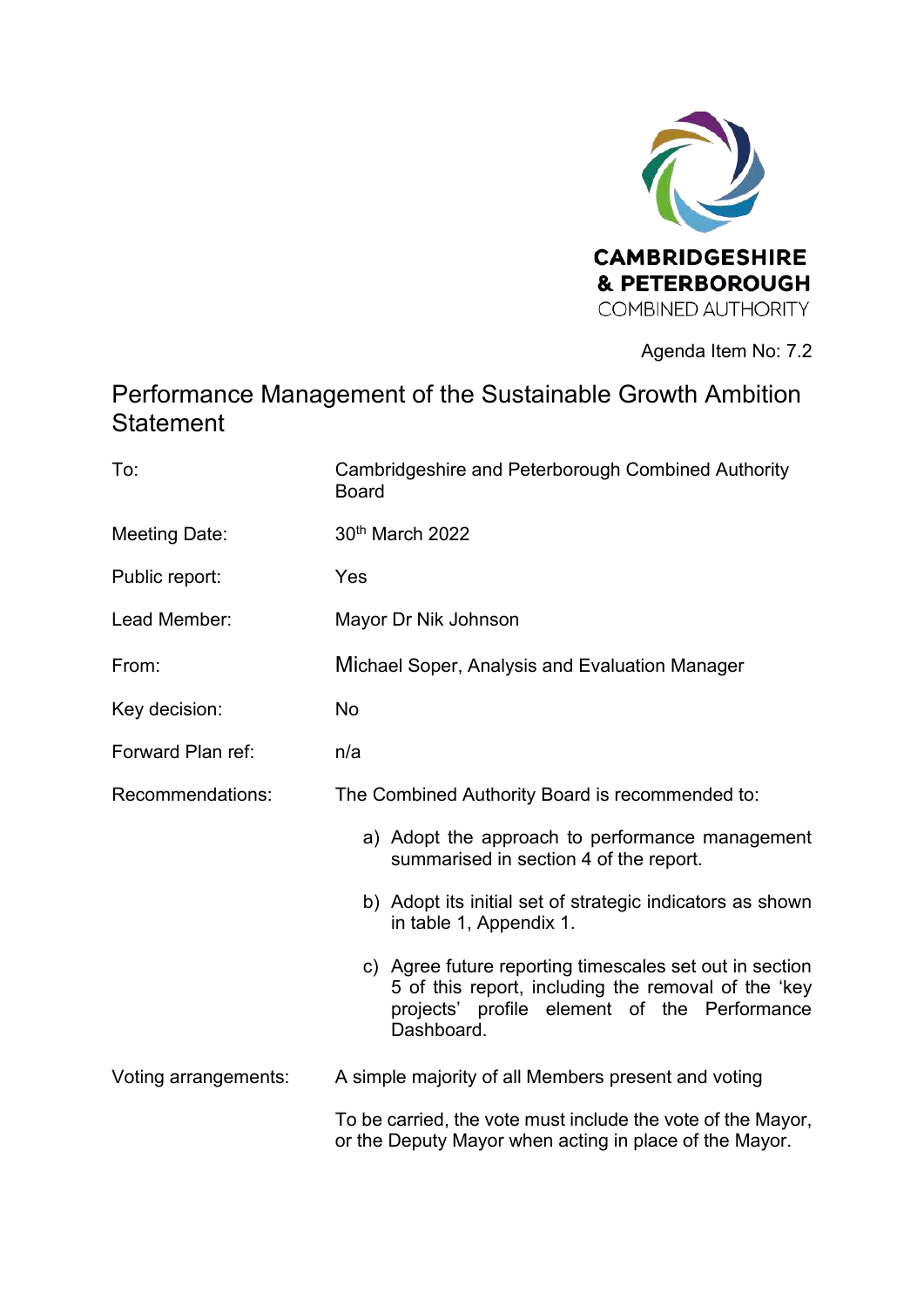### 1. Purpose

- 1.1 This paper is to advise the Board on the best approach to performance management for the Combined Authority's strategies and plans. The paper proposes a structure for performance management to compliment the current RAG reporting on the delivery of projects and sets out an initial set of board level performance indicators to measure progress against the Board's Sustainable Growth Ambition statement.
- 1.2 The paper also sets out future reporting timescales together with a proposal to remove the key projects profile element of the Performance Dashboard.

## 2. Background

- 2.1 Currently the CPCA Board performance report includes an update on projects including a 'key project' profile, and three performance indicators focusing on the headlines of the growth deal, i) gross value added (GVA), ii) total jobs, and iii) houses built within the CPCA area. There is also disparate performance reporting at committee level.
- 2.2 Each element of performance reporting works to a degree but, at present, there is not a coherent structure within which performance is reported. Particularly the 'line of sight' between strategy and the measurement of success is not clear. Regular reporting on 'leading indicators' (mainly measures of outputs, activities, or immediate change) and 'lagging indicators' (mainly measures of strategic objectives, often reported in arrears due to data collection) is not maintained.
- 2.3 The Board will be invited to adopt a new Sustainable Growth Ambition Statement elsewhere on the agenda which focuses on continuing the Combined Authority's core aim of providing economic growth (doubling GVA) whilst at the same time balancing impact across six themes as shown in figure one (below). To demonstrate that progress is being made against these (as well as GVA) then additional indicators are needed.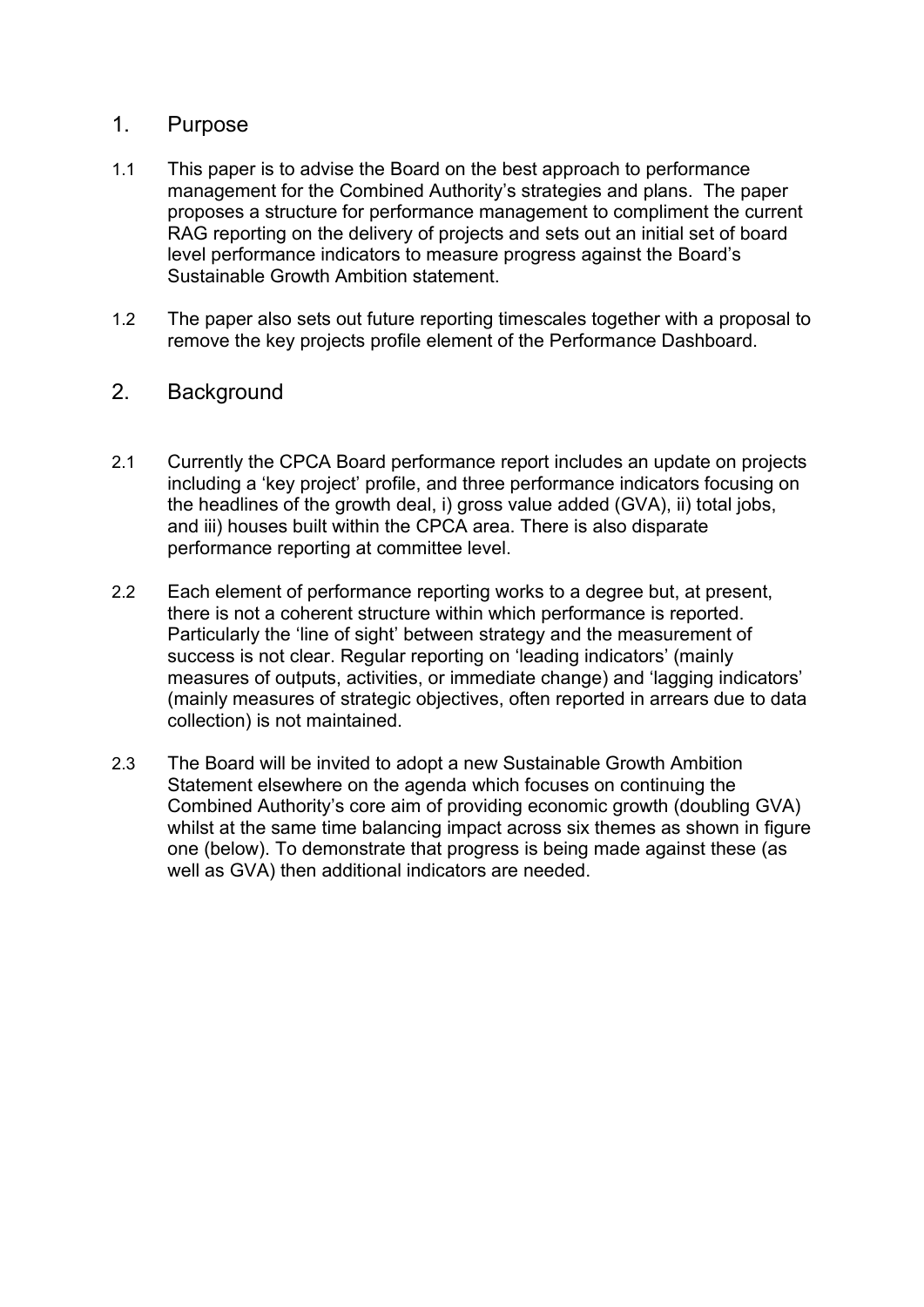*Figure 1: Sustainable Growth Ambition Statement Themes* 



- 3. Engagement and Consultation on the Performance Indicators
- 3.1 An initial paper was shared with Board members in January at which time the view was expressed that further consultation on the indicator set was needed. Since then, all constituent authorities have been offered the opportunity to comment on and shape the indicators. A summary of the comments received is as follows:
	- The broad point was made that the depth of reporting should be such that more than just a single figure for the whole CPCA area be available. There is a need to understand the variation of indicators between constituent districts and within each of them as well as comparators with similar areas nationally.
	- The draft economic measures were acceptable with the addition of a measure of productivity (GVA per Job, per hour). As well as total jobs and business formation reporting having granularity on the types of businesses and jobs being created (by sector) given that some jobs are relatively unproductive.
	- The draft climate and nature measures were acceptable (noting that the CPCA has recently invested in a project to improve the available metrics on nature). On carbon dioxide emissions it was suggested that other major sources of emission be reported on as well as transport.
	- For infrastructure a measure should be sought to better reflect the density of bus services rather than the one proposed. Some of the draft measures were more suited to be in the climate change section. Measures were also needed that reflected the mode share difference between active travel (separating out cycling and walking) and other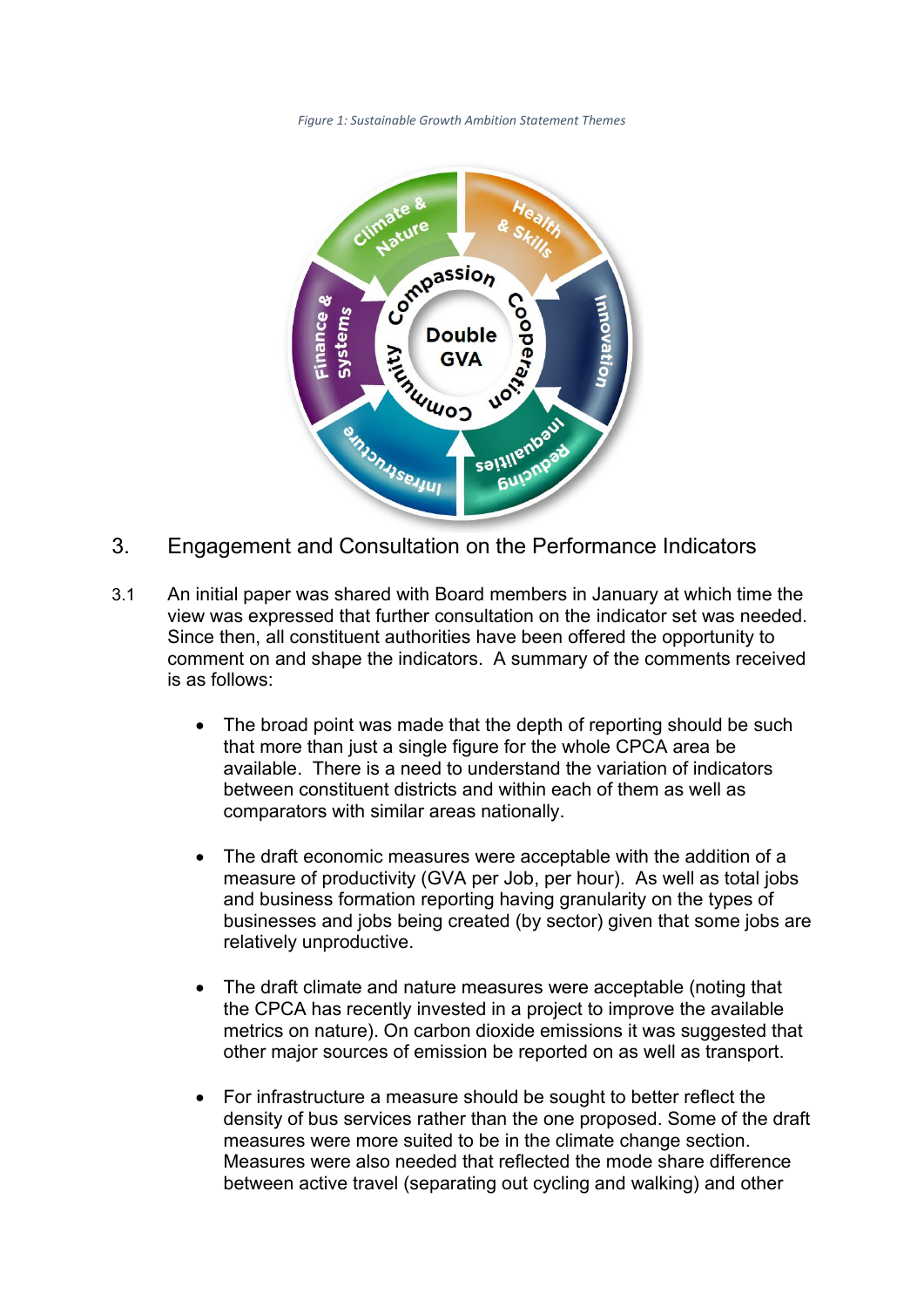forms of travel.

- The draft innovation measures were acceptable with the addition of a measure for patents per head of population and providing that there was a clear definition of innovative industries (e.g., inclusion of biotech).
- There were a significant number of comments on the health and skills indicators. The point about understanding the variation of indicators between constituent districts and within each of them as well as comparators with similar areas nationally was particularly pertinent when looking at health inequality. Additional advice on indicators for this area was sort from the Office of National Statistics so it was clear what would be available on into the future.

On skills, the draft indicator on level of skill should focus on proportion of the working age population with a level 3 qualification. There was also some overlap in the draft skills indicators.

- The reducing inequalities measures were acceptable with the introduction of the index of multiple deprivation and with the removal of similarities with indicators for other sections. The point about understanding the difference within districts was made.
- 3.2 Additional advice was sought from the Office of National Statistics and from the Public Health team. The points arising from these discussions were as follows:
	- Suggested indicators focusing on claimants of Employment and Support Allowance (ESA) or universal credit 'conditionality regime (focusing on those in the workforce with long term health conditions.
	- ONS produce a data set on health state life expectancies, and this is the recommended headline dataset (by both ONS and Public Health) to measure the general health of the population.
	- In addition, ONS recommend using the 'Health Index' when it is available. This is a new tool being developed to measure the health of the nation, the next release will be at a LTLA level (as opposed to UTLA which is used in the beta).
	- ONS confirmed that a rough estimate for the next release of the Small Area Income Estimates (SAIEs) is between June and October 2022, for reference period 2019/2020. These are currently available at an MSOA but there is a feasibility project underway to produce this at a lower LSOA geography.
	- ONS also kindly investigated for us a query relating to the validity of the business birth rate for Peterborough and if there was any influence on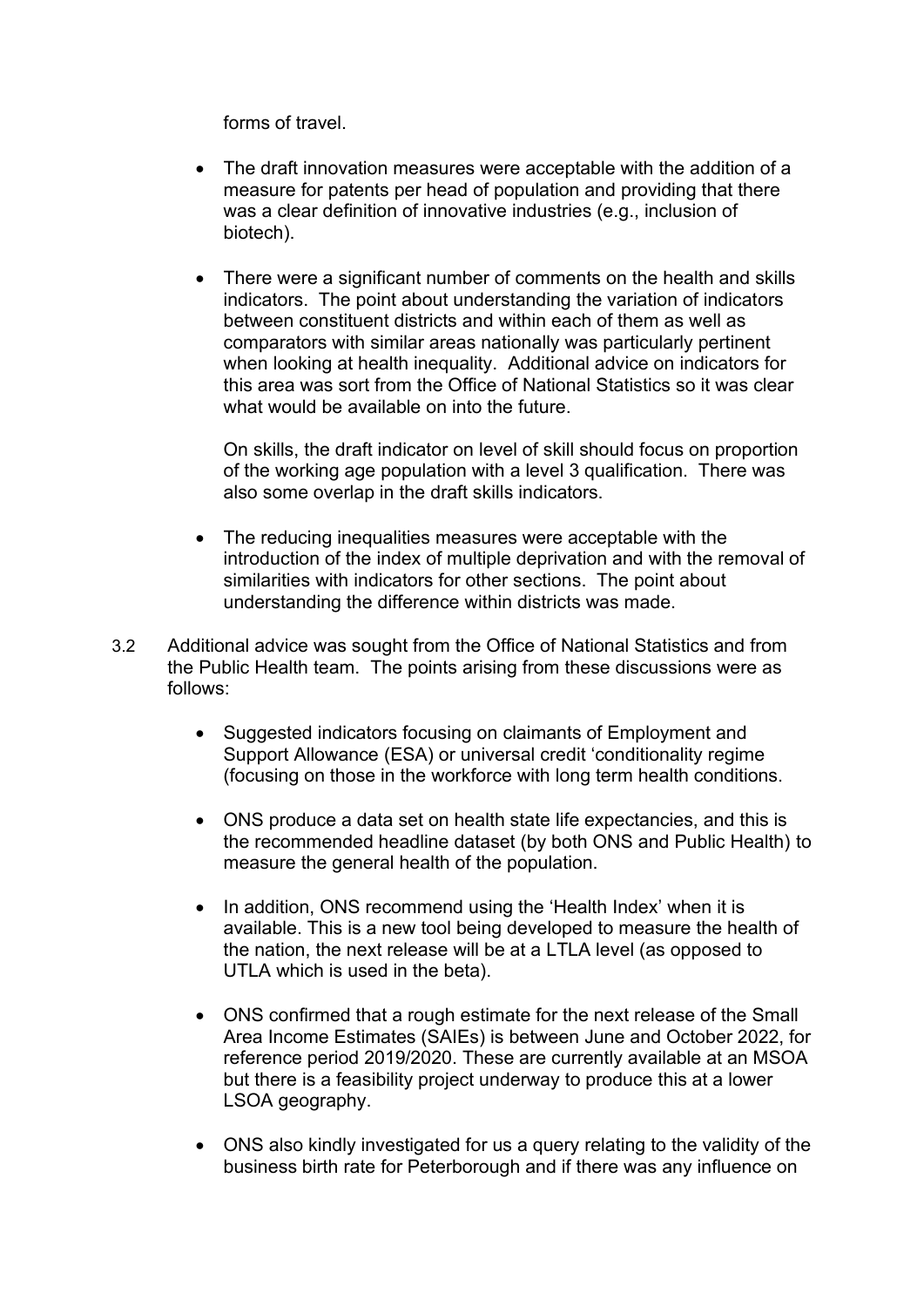the number reported due to there being an undue number of companies that only exist on paper, being created for administrative purposes. This was not found to be the case.

- 3.3 In addition, the Government has now published its long-awaited policy paper 'Levelling Up the United Kingdom'. This includes details of a new devolution framework, the establishment of a new independent data body and a new Levelling Up Advisory Council. The White Paper also provides details of [12](https://assets.publishing.service.gov.uk/government/uploads/system/uploads/attachment_data/file/1052062/LU_white_paper_tech_annex.pdf)  [new missions](https://assets.publishing.service.gov.uk/government/uploads/system/uploads/attachment_data/file/1052062/LU_white_paper_tech_annex.pdf) which set the direction for government policy and broadly outline the type of indicator that will be needed to measure success.
- 3.4 On review, the draft indicator set (considering the changes proposed above) fits well with the skills and productivity, health, and place missions. On infrastructure there is a need to identify additional indicators that properly reflect the depth and usefulness of public transport connectivity, it is proposed that a measure be developed to assess the share of people, relative to the total number of residents (by district), who can reach a city / town centre under a specific set of criteria (time threshold and mode of transport). This variable can be seen as a measure of how good transport connectivity is, because of both infrastructure (network size) and form (density) of population distribution. The DfT used to produce a dataset that enabled this analysis to be done and is intending to reproduce this again, there is also a GIS methodology that could be followed locally that has been developed by the Centre for Cites<sup>1</sup>.
- 3.5 There is a specific mission for the UK to have nationwide gigabit-capable broadband and 4G coverage (with many areas having 5G coverage). A measure will be developed to reflect this, again a specific GIS methodology may need to be developed to ensure the depth of information on percentage of population covered by district.

## 4. Proposed Performance Management Structure

- 4.1 What is proposed is the creation of a Line-of-Sight model. Simply stated, Lineof-Sight performance management focuses on establishing a clear link between the strategic goals and objectives that the organisation is aiming to achieve, the investment decisions being made, and the activities being undertaken and has set of measures and metrics that help guide the organisation toward the right outcomes.
- 4.2 Performance management is mature, in terms of practice, so the idea of a line-of-sight model is not unusual, typical requirements for implementing this includes:
	- 1. Defining and clarifying priorities and/or objectives of the organisation.
	- 2. Aligning the organization around specific and measurable outcomes.

<sup>&</sup>lt;sup>1</sup> [How the transport systems of big British cities measure up to their European counterparts | Centre for Cities](https://www.centreforcities.org/reader/measuring-up-comparing-public-transport-uk-europe-cities/how-transport-systems-big-british-cities-compare-european/)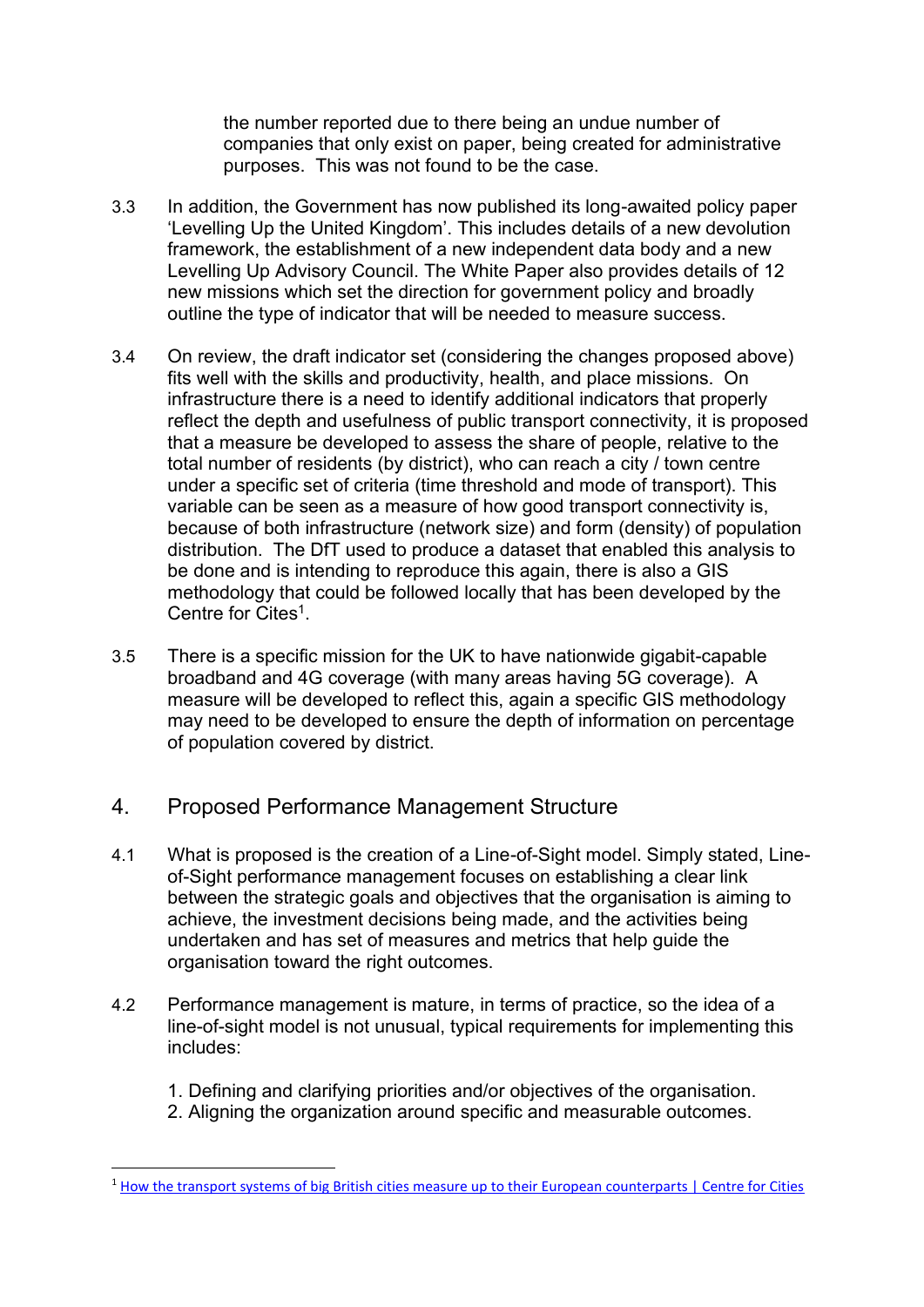3. Identifying and measuring the suite of cascaded metrics that show outcomes.

- 4. Implementing the right tools to monitor compliance with targets.
- 5. Creating the awareness and measuring gaps, trends, and deviations.
- 6. Enabling the ability to apply course correction over time.
- 7. Providing the skills and systems to manage delivery

8. Structuring a feedback system that enables timely information for everyone in the Line-of-Sight progression

- 4.3 The starting point for establishing this approach, agreeing the strategic narrative has been achieved through the agreement of the Sustainable Growth Ambition Statement and the drafting of the 2022/23 business plan. Beyond this point two complimentary routes through the organisation, the public accountability route as outlined above and the internal organisational development route. The emphasis within the line-of-sight approach being as much on *employee engagement and motivation* as it is on the dry reporting of numbers and statistics.
- 4.4 The proposed structure for parts 2 and 3 (see above) are as follows:

| <b>LEVEL</b>                                           | <b>METRICS</b>                                                     | <b>THEME</b>                                                                                                                                                             |
|--------------------------------------------------------|--------------------------------------------------------------------|--------------------------------------------------------------------------------------------------------------------------------------------------------------------------|
| <b>Strategic Level</b><br>Reporting to<br><b>Board</b> | $20 - 35$ Strategic<br>Level Indicators                            | All themes at a strategic level                                                                                                                                          |
| Committee<br>Level                                     | 50+ Strategic<br>Indicators with<br>related activity<br>indicators | Selected themes of relevance to the<br>committee's activities (cross-cutting themes<br>highlighted) which are selected through the<br>development of plans e.g. the LTCP |

- 4.5 Once the strategic indicator dataset has been developed then work needs to be put in place to establish the leading indicators, the things that measure the positive action that the combined authority is taking to have an impact on our strategic goals.
- 5. Reporting timescales
- 5.1 The recommendation is, in line with previous timescales, that a Performance Report is bought to the Board quarterly for discussion, and as part of this paper we will continue to provide an Exception Report (that includes projects that are Amber or Red) to CPCA Board members as a confidential item, in advance of the Performance Report being published.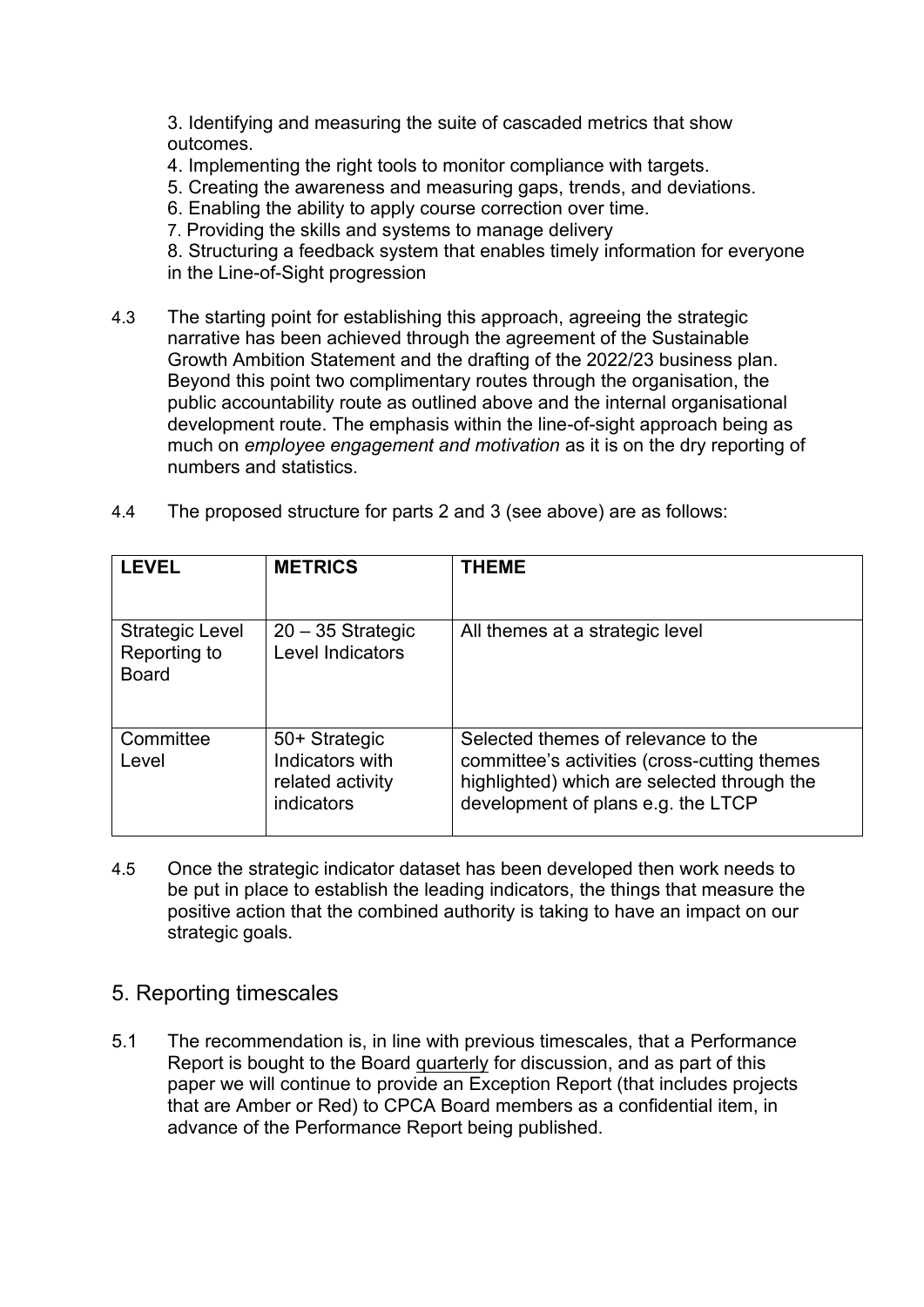- 5.2 We also propose that within this Performance Report that we remove the 'key projects' profile element. The identification of key projects as a subset of all projects was agreed during the previous mayoralty. A move away from this approach within performance reporting will maintain consistency with the proposed 2022 business plan.
- 5.3 The presentation of indicators to board on a quarterly basis (with update subject to data availability from information sources) will be via a dashboard. The dashboard will be designed to impart information on relative position compared to nationally, local variations between and within constituent authorities (if available) and direction of travel.
- 5.4 We will continue to take a Finance and Performance Report to Transport and Skills committees, which will include an update on project RAG status along with selected indicators.
- 6. Target Setting
- 6.1 At present that Combined Authority has few targets, or policy ambitions expressed as targets set against strategy level performance indicators. Those that do exist are:
	- Double Gross Value Added (GVA) by 2040 (against a 2015 baseline).
	- Reduce road-vehicle traffic by 15% (against a 2019 baseline)
	- Double the land area devoted to nature (against a 2019 baseline)

Whilst these will be included in the performance dashboard, no new targets are proposed in this paper and it is not proposed to create targets for the sake of it, for all the strategic indicators, but rather use the board's discretion to add a target if the board feels that this would be useful to drive performance or to articulate a specific policy ambition. Rather, good performance can be summarised as economic growth being on target with at least 75% of strategic indicators showing a positive direction of travel.

7 Significant Implications

Financial Implications

7.1 None

Legal Implications

7.2 None

Public Health Implications

7.3 Neutral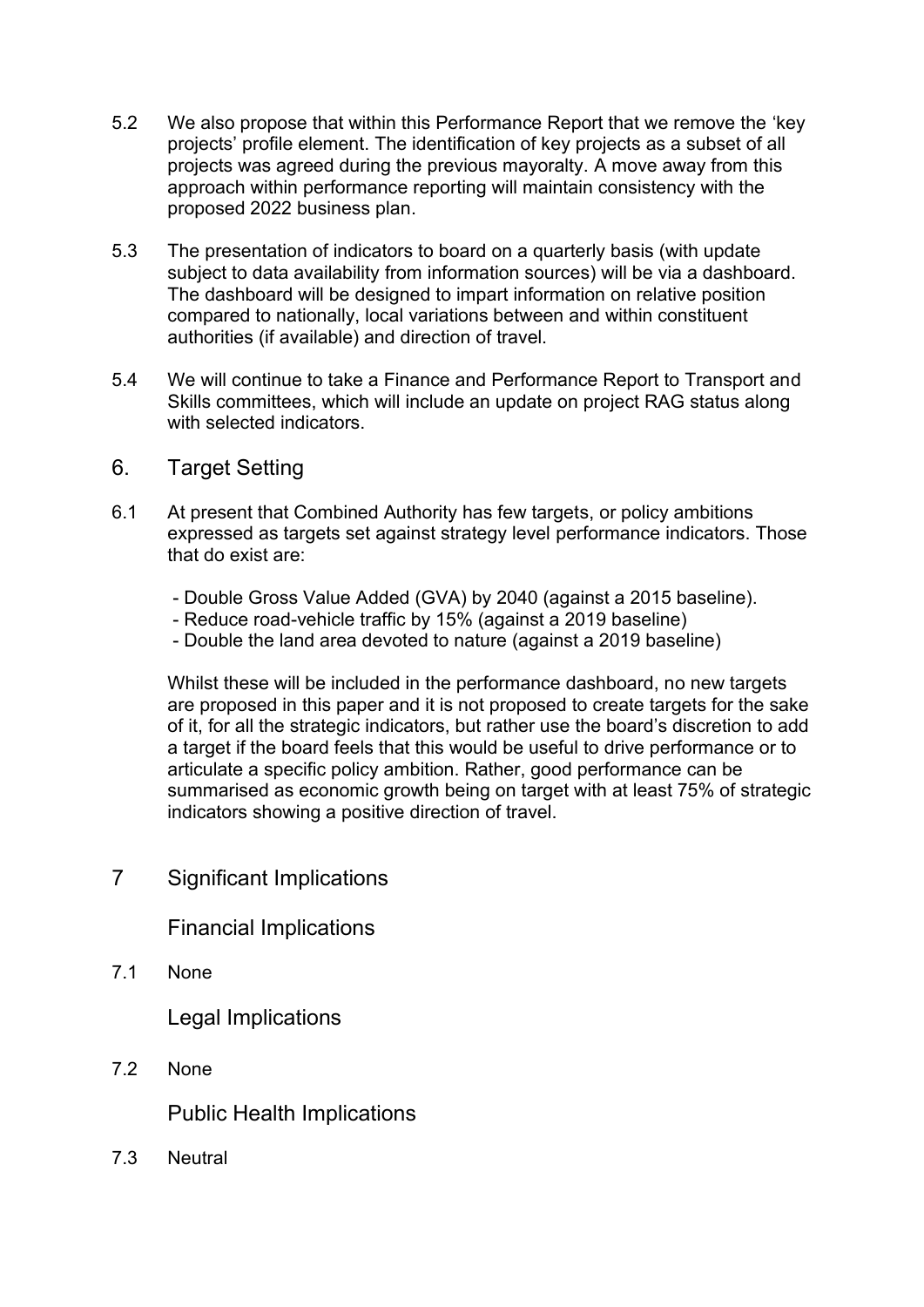Environmental and Climate Change Implications

7.4 Neutral

Other Significant Implications

- 7.5 None
- 8. Appendices
- 8.1 Appendix 1 Proposed Performance Indicators
- 8.2 Appendix 2 Draft Layout of Performance Dashboard

Accessible versions of this information available on request from democratic.services'cambridgeshirepeterborough-ca.gov.uk

# 9. Background Papers

9.1 None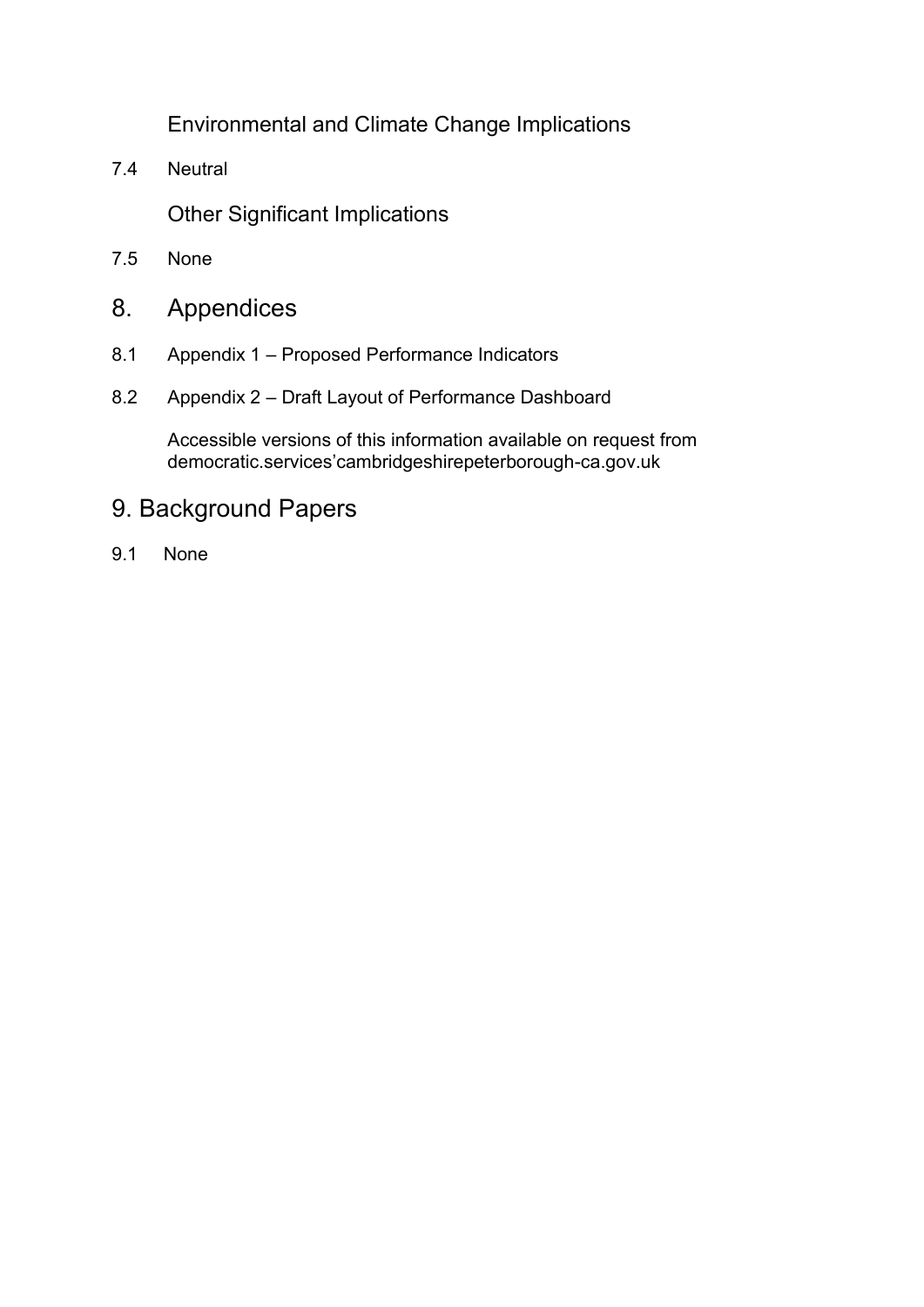# Appendix One: Proposed Performance Indicators

*Table 1: Summary of CPCA Board Strategic Indicators*

| <b>Number</b>    | <b>Main Theme</b>                                                                                     | <b>CPCA Headline Measure</b>                                                                                                                                                           | <b>Sub Measure</b>                                       |  |
|------------------|-------------------------------------------------------------------------------------------------------|----------------------------------------------------------------------------------------------------------------------------------------------------------------------------------------|----------------------------------------------------------|--|
| 1                | <b>Economic Growth</b>                                                                                | Gross Value Added (GVA) (balanced)                                                                                                                                                     | GVA by district (subject to ONS release)                 |  |
| $\mathbf{2}$     | <b>Economic Growth</b>                                                                                | Job Density (Total Jobs)                                                                                                                                                               | Total jobs by district                                   |  |
| $\mathbf{3}$     | <b>Economic Growth</b>                                                                                | Employee Jobs                                                                                                                                                                          | Employee jobs by district and by industrial code         |  |
| 4                | <b>Economic Growth</b>                                                                                | <b>All Businesses</b>                                                                                                                                                                  | Business birth and death rate by district                |  |
| 5                | <b>Economic Growth</b>                                                                                | Productivity (GVA per Job)                                                                                                                                                             | GVA by industry sector                                   |  |
| $6\phantom{1}$   | <b>Climate and Nature</b>                                                                             | <b>Total Carbon Dioxide Emissions</b><br>Total Carbon Dioxide Emissions by district                                                                                                    |                                                          |  |
| $\overline{7}$   | <b>Climate and Nature</b>                                                                             | <b>Carbon Dioxide Emissions from Transport</b>                                                                                                                                         | Carbon Dioxide Emissions from Transport by district      |  |
| 8                | <b>Climate and Nature</b>                                                                             | Land Area Providing Nature Rich Habitat (PNRH)                                                                                                                                         | Area (PNRH) by district (upon completion of study)       |  |
| $\boldsymbol{9}$ | <b>Climate and Nature</b>                                                                             | Publicly Available Open and Recreational Space                                                                                                                                         | Area by district (expressed a rate per head)             |  |
| 10               | <b>Climate and Nature</b><br>Percentage of Bus Fleet Running at near Zero Emissions                   |                                                                                                                                                                                        | n/a                                                      |  |
| 11               | Mode share for Public Transport / Cycling / Walking<br><b>Climate and Nature</b>                      |                                                                                                                                                                                        | Mode share by district                                   |  |
| 12               | <b>Infrastructure</b>                                                                                 | <b>Housing Completions</b>                                                                                                                                                             | Housing completions by district                          |  |
| 13               | <b>Infrastructure</b>                                                                                 | <b>Affordable Housing Completions</b>                                                                                                                                                  | Housing completions by district                          |  |
| 14               | <b>Infrastructure</b>                                                                                 | Public Transport Connectivity - share of people, relative to the<br>total number of residents, who can reach a city / town centre by<br>public transport (see paragraph 3.4)           | Public Transport Connectivity by district                |  |
| 15               | <b>Infrastructure</b>                                                                                 | Cycling Connectivity - share of people, relative to the total<br>number of residents, who can reach a city / town centre by cycle<br>using a recognised cycle path (see paragraph 3.4) | Cycling Connectivity by district                         |  |
| 16               | Percentage of population covered by 4G and / or gigabit-capable<br><b>Infrastructure</b><br>broadband |                                                                                                                                                                                        | 4G and gigabit-capable broadband coverage by<br>district |  |
| 17               | <b>Innovation</b>                                                                                     | Total Employment in Knowledge Intensive Industries                                                                                                                                     | Employment in sector by district                         |  |
| 18               | <b>Innovation</b>                                                                                     | Total Employment in Green Technology Industries                                                                                                                                        | Employment in sector by district                         |  |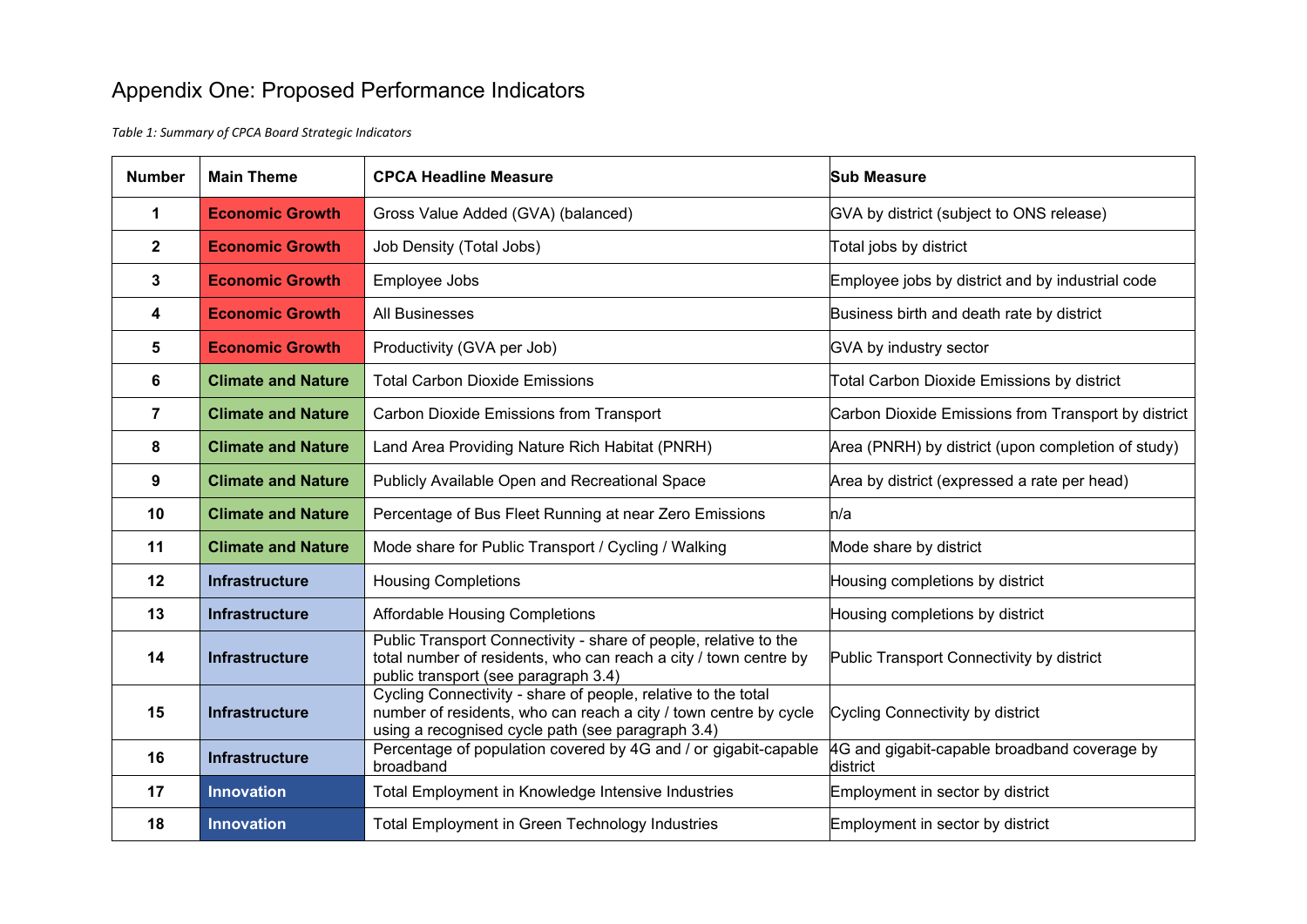| <b>Number</b> | <b>Main Theme</b>                                                                                                                          | <b>CPCA Headline Measure</b>                                                                                                         | <b>Sub Measure</b>                                                                                                |  |
|---------------|--------------------------------------------------------------------------------------------------------------------------------------------|--------------------------------------------------------------------------------------------------------------------------------------|-------------------------------------------------------------------------------------------------------------------|--|
| 19            | <b>Innovation</b><br>Workforce with a Level 4 Qualification or above                                                                       |                                                                                                                                      | Workforce with a Level 4 Qualification by district                                                                |  |
| 20            | <b>Innovation</b>                                                                                                                          | Patents per 10,000 population                                                                                                        | Patents per 10,000 population by district                                                                         |  |
| 21            | <b>Health and Skills</b>                                                                                                                   | Health Index for England <sup>2</sup>                                                                                                | Health Index for England by district                                                                              |  |
| $22*$         | <b>Health and Skills</b>                                                                                                                   | Health State Life Expectancy at Birth (number of expected years<br>Health State Life Expectancy by district<br>lived in full health) |                                                                                                                   |  |
| 23            | <b>Health and Skills</b>                                                                                                                   | Number of people Killed or Seriously Injured (KSI) due to Road<br><b>Traffic Collisions</b>                                          | KSI by district                                                                                                   |  |
| 24            | <b>Health and Skills</b>                                                                                                                   | % Working population with a level three qualification                                                                                | Level three qualifications by district                                                                            |  |
| 25            | <b>Health and Skills</b>                                                                                                                   | Number of adults obtaining new qualifications via funded by AEB                                                                      | AEB learning rates by district                                                                                    |  |
| $26*$         | Number of small areas (LSOA) in the CPCA within the top 10%<br><b>Reducing Inequality</b><br>most deprived nationally according to the IMD |                                                                                                                                      | Number areas within the top 10% most deprived<br>nationally according to the IMD by district                      |  |
| 27            | <b>Reducing Inequality</b>                                                                                                                 | Percentage of households living in fuel poverty <sup>3</sup>                                                                         | Percentage of households living in fuel poverty by<br>ldistrict                                                   |  |
| 28            | <b>Reducing Inequality</b>                                                                                                                 | Percentage of population claiming Employment Support<br>Allowance and / or Universal Credit                                          | Percentage of population claiming Employment<br>Support Allowance and / or Universal Credit by<br><b>District</b> |  |
| $29*$         | <b>Reducing Inequality</b>                                                                                                                 | Difference in household income between most deprived and<br>least deprived areas using ONS small area income estimates<br>(SAIEs)    | ln/a                                                                                                              |  |

\* Indicator will be accompanied by a gap analysis showing the distance between the highest and lowest areas, by and between district.

<sup>&</sup>lt;sup>2</sup> [Developing the Health Index for England - Office for National Statistics \(ons.gov.uk\)](https://www.ons.gov.uk/peoplepopulationandcommunity/healthandsocialcare/healthandwellbeing/articles/developingthehealthindexforengland/2015to2018)

<sup>&</sup>lt;sup>3</sup> [Sub-regional fuel poverty data 2021 - GOV.UK \(www.gov.uk\)](https://www.gov.uk/government/statistics/sub-regional-fuel-poverty-data-2021)